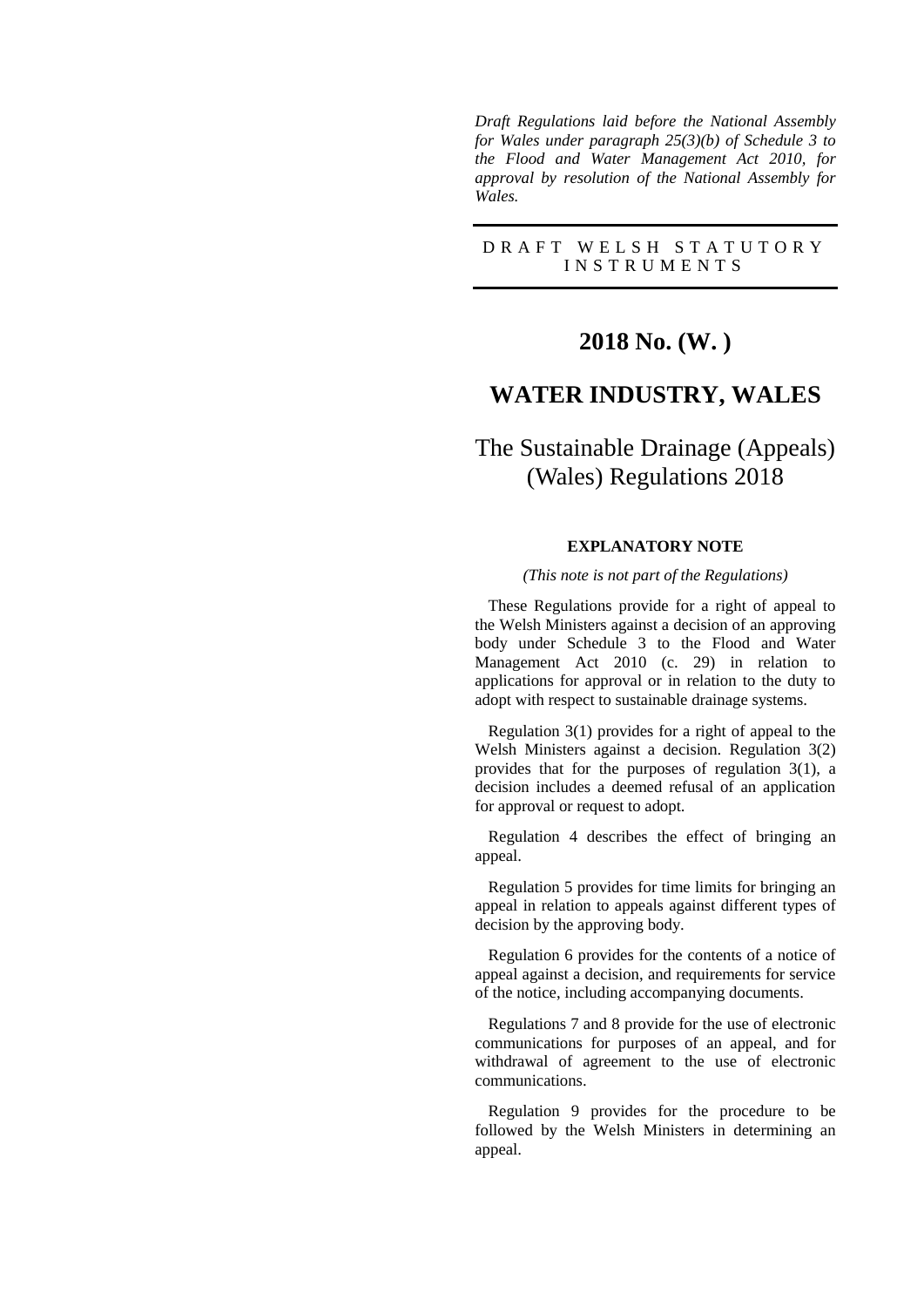Regulation 10 provides that the Welsh Ministers are to determine an appeal under these Regulations, and for the appointment of a person (the "appointed person") to report to the Welsh Ministers.

Regulation 11 provides for the powers available to the Welsh Ministers when determining an appeal.

Regulation 12 provides for the specific duties to which Welsh Ministers are subject when determining an appeal.

Regulation 13 provides for evidence and apportionment of costs in appeals under these Regulations.

A regulatory impact assessment in relation to Wales has been prepared on the likely costs and benefits of complying with these Regulations. A copy can be obtained from the Welsh Government, Cathays Park, Cardiff, CF10 3NQ and is published on www.gov.wales.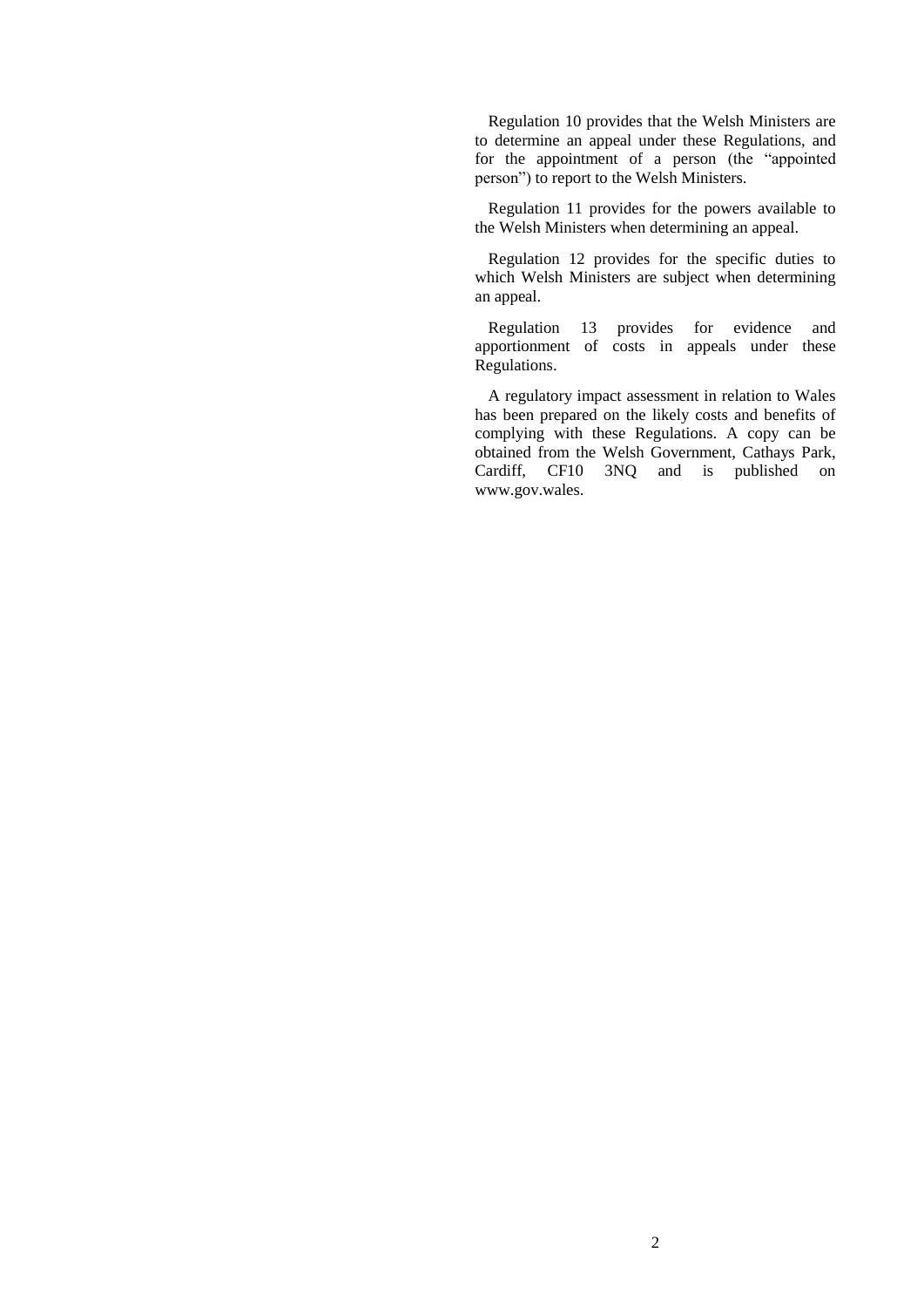*Draft Regulations laid before the National Assembly for Wales under paragraph 25(3)(b) of Schedule 3 to the Flood and Water Management Act 2010, for approval by resolution of the National Assembly for Wales.*

## D R A F T W E L S H S T A T U T O R Y I N S T R U M E N T S

# **2018 No. (W. )**

# **WATER INDUSTRY, WALES**

# The Sustainable Drainage (Appeals) (Wales) Regulations 2018

*Made \*\*\**

*Coming into force 7 January 2019*

The Welsh Ministers in exercise of the powers conferred by sections 32 and 48(2) of, and paragraphs 4(a) and 25 of Schedule 3 to, the Flood and Water Management Act 2010(**1**), make the following Regulations.

In accordance with paragraph 25(3)(b) of Schedule 3 to that Act a draft of this instrument has been laid before and approved by, a resolution of the National Assembly for Wales.

# PART 1

## Introduction

#### **Title and commencement**

1

**1.**—(1) The title of these Regulations is the Sustainable Drainage (Appeals) (Wales) Regulations 2018.

(2) These Regulations come into force on 7 January 2019.

<sup>(</sup>**1**) 2010 c. 29. Schedule 3 was amended by sections 21(3), 88(a) and 88(b) of the Water Act 2014 (c. 21) and S.I. 2012/1659 and 2013/755 (W. 90).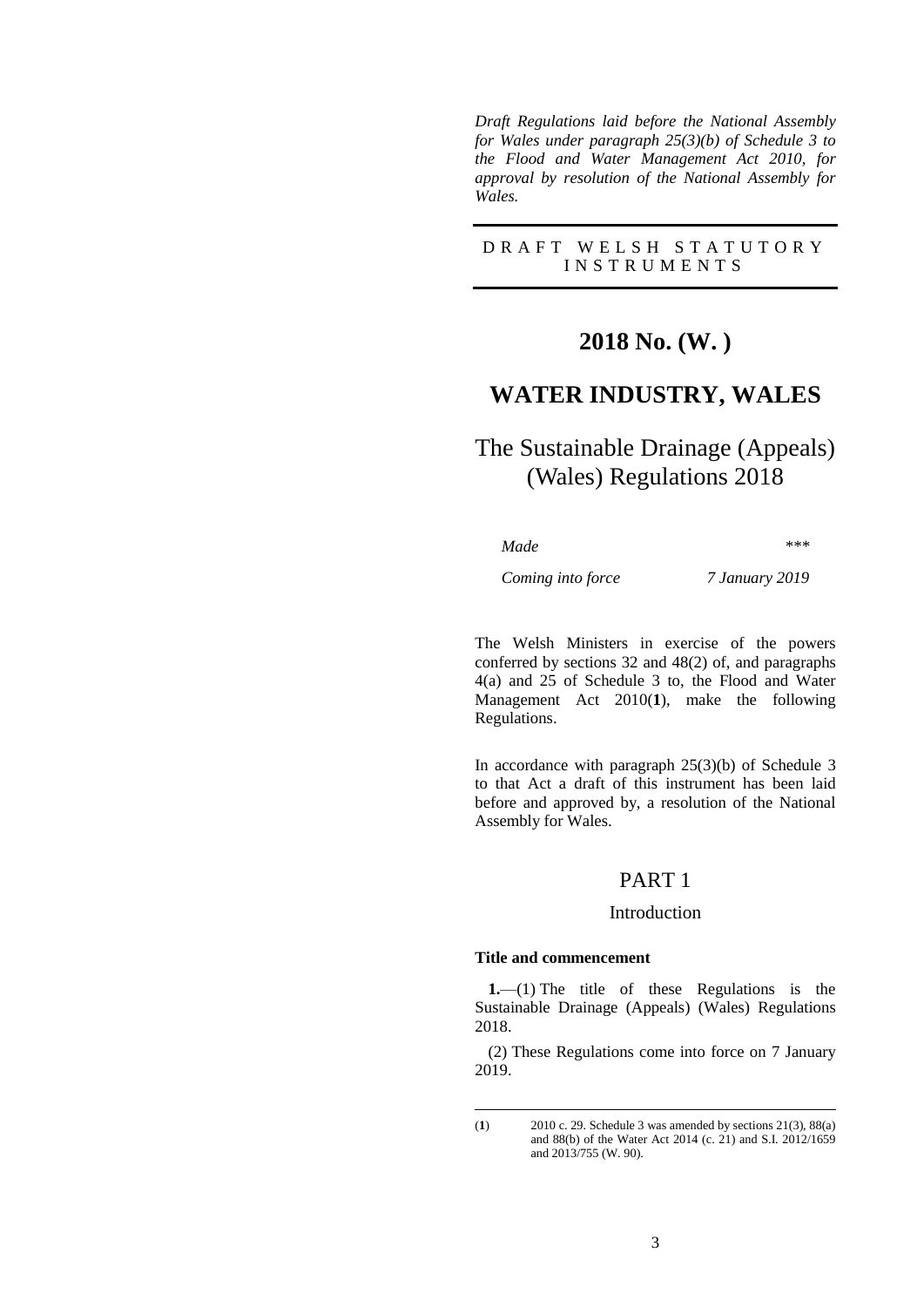#### **Interpretation**

**2.**—(1) In these Regulations—

"the 1990 Act" ("*Deddf 1990*") means the Town and Country Planning Act 1990(**1**);

"appellant" ("*apelydd*") means a developer who makes an appeal against a decision under these Regulations;

"application for approval ("*cais am gymeradwyaeth*") means—

- (a) an application for approval under paragraph 9 of Schedule 3, or
- (b) that part of an application under paragraph 10 of Schedule 3 that seeks approval;

"approval" ("*cymeradwyaeth*") means the approval required under paragraph 7(1) of Schedule 3;

"decision" ("*penderfyniad*") means a decision of an approving body(**2**) about—

- (a) an application for approval (including a decision about conditions), or
- (b) the duty to adopt;

"developer" ("*datblygwr*") means—

- (a) in relation to an application for approval, the person who applied for approval;
- (b) in relation to a request to adopt, the person who made a request pursuant to paragraph  $23(2)(b)$  of Schedule 3:

"electronic communication" ("*cyfathrebiad electronig*") has the meaning given in section 15(1) of the Electronic Communications Act 2000(**3**);

"notice of appeal" ("*hysbysiad apêl*") means a notice that complies with regulation 6(1);

"planning authority" ("*awdurdod cynllunio*") means the authority which determines an application for planning permission;

"request to adopt" ("*archiad i fabwysiadu*") means a request pursuant to paragraph 23(2)(b) of Schedule 3;

"Schedule 3" ("*Atodlen 3*") means Schedule 3 to the Flood and Water Management Act 2010.

1

(**3**) 2000 c. 7. Section 15(1) was amended by paragraph 158 of Schedule 17 to the Communications Act 2003 (c. 21).

 $(1)$  1990 c .8.

<sup>(</sup>**2**) "Approving body" is defined in paragraph 6 of Schedule 3.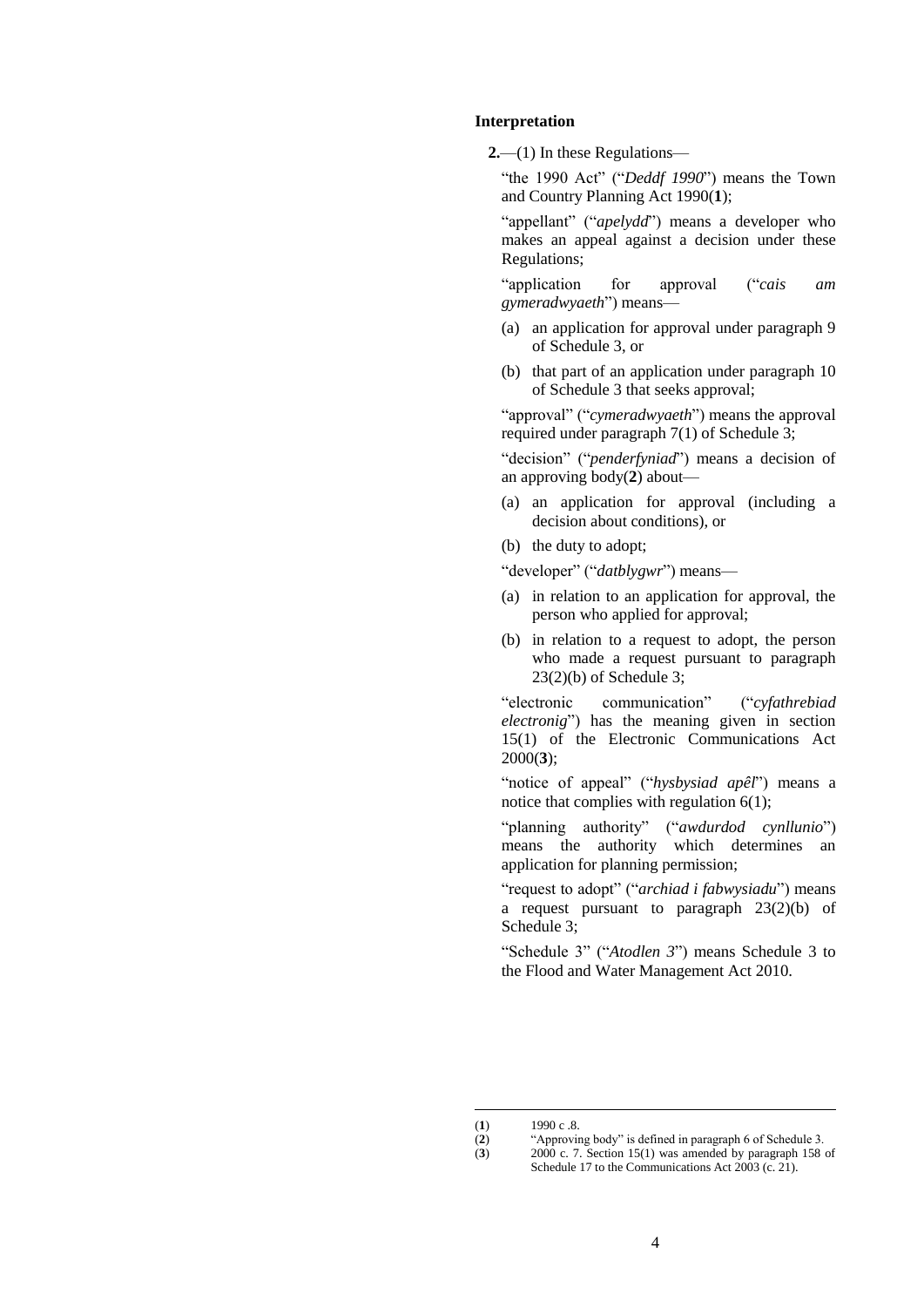(2) In these Regulations a reference to "construction work"(**1**) is to be construed as a reference to construction work having drainage implications(**2**).

# PART 2

# Appeals against decisions

#### **Appeals to the Welsh Ministers**

**3.**—(1) A developer may appeal against a decision by notice to the Welsh Ministers.

(2) Appeals must be made in accordance with this Part.

(3) For the purposes of paragraph (1) "decision" includes a deemed refusal of—

- (a) an application for approval, or
- (b) a request to adopt.
- (4) "deemed refusal"—
	- (a) in relation to an application for approval, has the meaning in regulation  $5(a)(ii)$ ;
	- (b) in relation to a request to adopt, has the meaning in regulation 5(b)(ii).

#### **Effect of appeal**

1

**4.**—(1) An appeal against a decision does not have the effect of suspending the decision.

(2) If an appellant appeals a decision about the imposition of a condition of approval, construction work must not be commenced or continued until the appeal is determined or withdrawn.

#### **Time limit for making an appeal**

**5.** An appeal must be made within the period of 6 months beginning with—

- (a) for an appeal against a decision about an application for approval (other than a decision about a condition)—
	- (i) the date of the decision, or
	- (ii) if the appeal is against the deemed refusal of the application arising from the failure of the approving body to determine the application within a period prescribed for the purpose of paragraph

<sup>(</sup>**1**) "Construction work" is defined in paragraph 7(2)(a) of Schedule 3.

<sup>(</sup>**2**) "Drainage implications" is defined in paragraph 7(2)(b) of Schedule 3.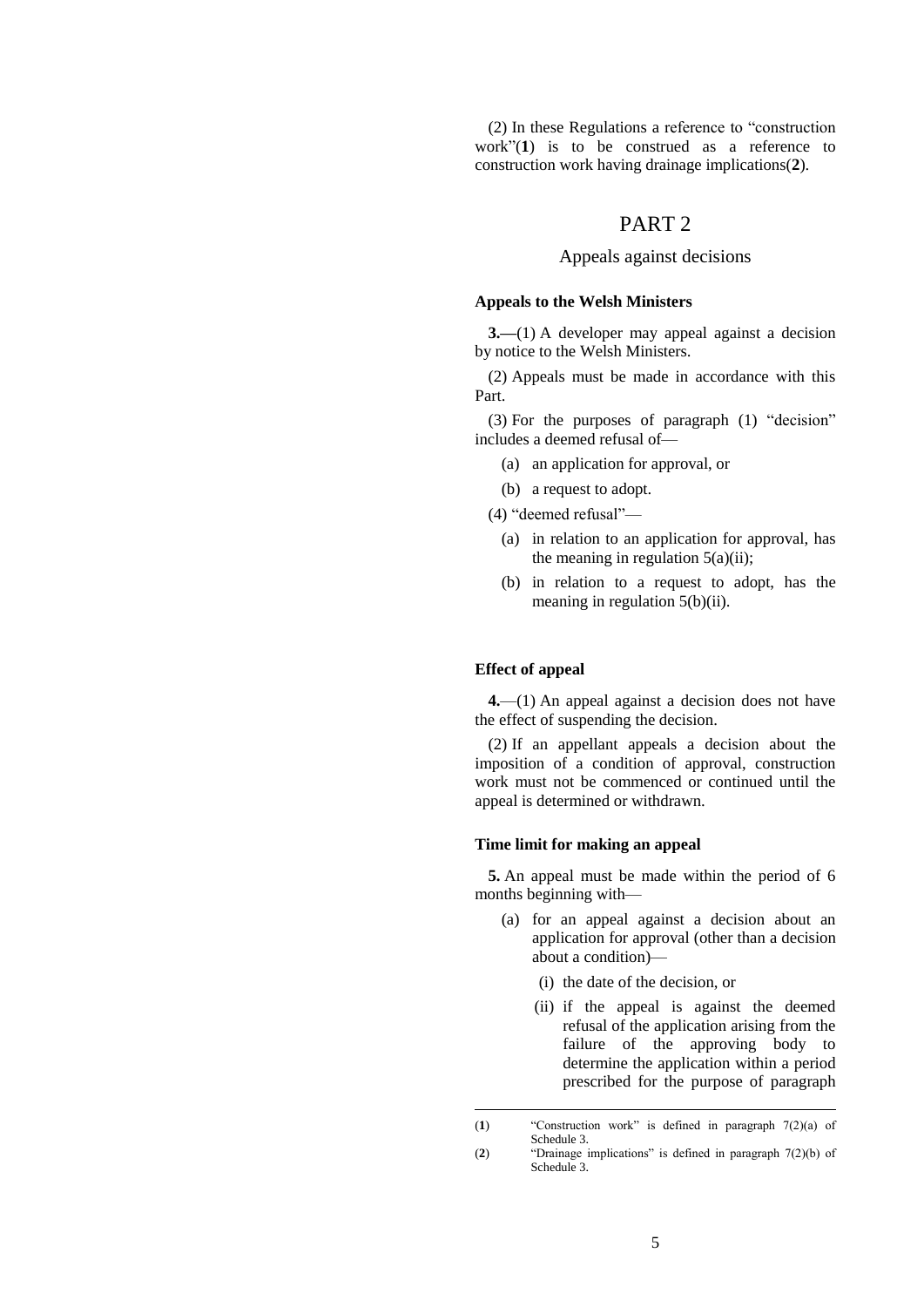11(5) of Schedule 3, the last day of that period;

- (b) for an appeal against a decision about a request to adopt—
	- (i) the date of the decision, or
	- (ii) if the appeal is against the deemed refusal of the request arising from the failure of the approving body to determine the request within the period prescribed for the purpose of paragraph  $23(4)(a)$  of Schedule 3, the last day of that period;
- (c) for an appeal against a condition of approval (including a condition specifying a nonperformance bond), the date approval is granted.

## **Making an appeal**

**6.—**(1) Notice of an appeal must—

- (a) be in writing, on a form obtained from the Welsh Ministers,
- (b) state the grounds of appeal,
- (c) state the facts on which the appellant will rely in support of each of those grounds and any other particulars of the case the appellant intends to put forward in relation to the appeal, and
- (d) include the name, address (including any email address) and telephone number of the appellant and any agent acting for the appellant.

(2) The notice must be sent to the Welsh Ministers accompanied by—

- (a) a statement as to whether the appellant wishes to have the appeal dealt with by way of written representations, a hearing or an inquiry, and
- (b) a copy of whichever of the following are relevant—
	- (i) the application for approval and any plan or other information that accompanied the application;
	- (ii) the request to adopt;
	- (iii) the notification of the decision;
	- (iv) any certificate issued under paragraph 12(2) of Schedule 3;
	- (v) any correspondence between the appellant and the approving body or planning authority in relation to the application, request or certificate.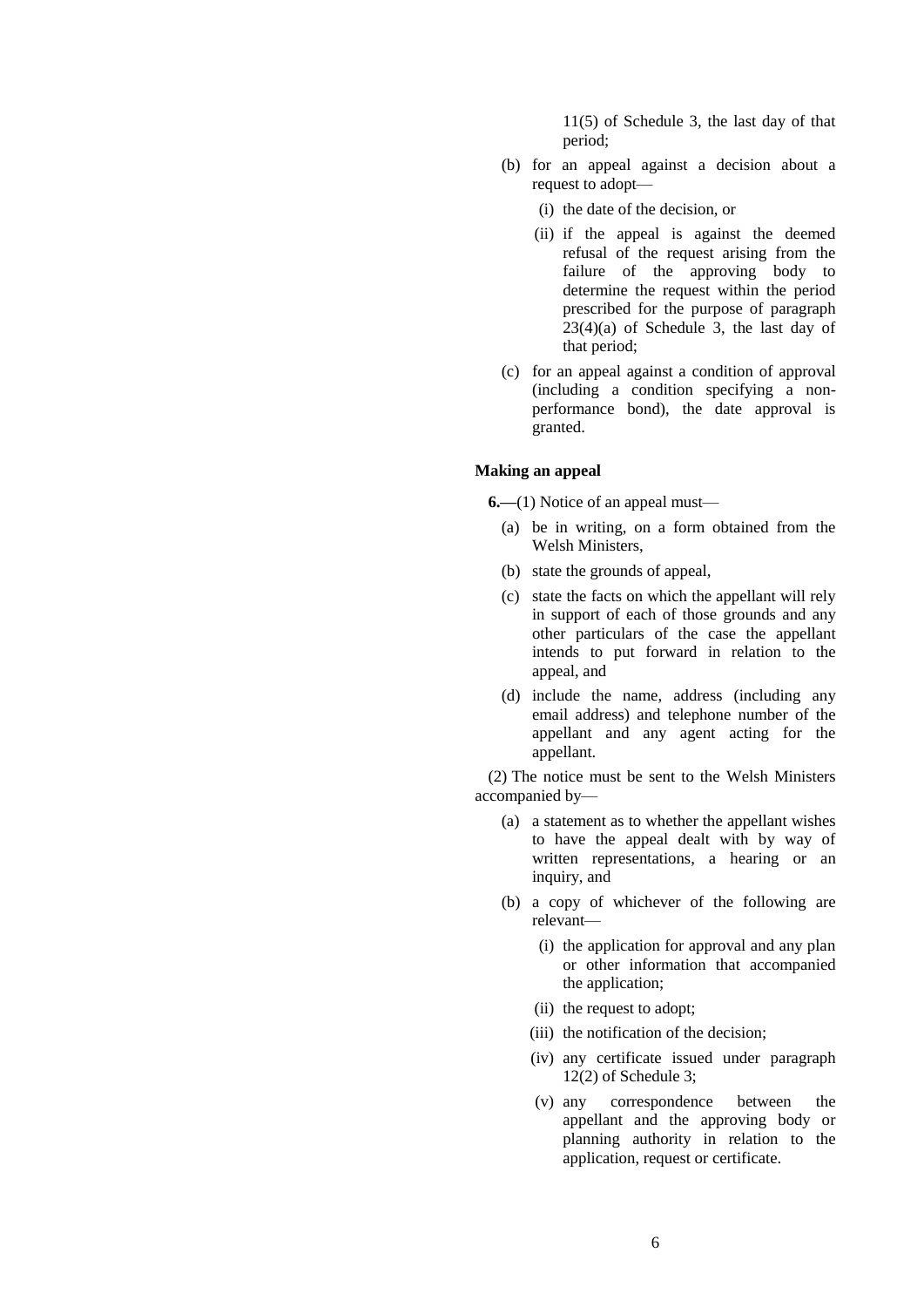(3) An appellant who sends a notice of appeal to the Welsh Ministers must, at the same time, send a copy of the notice of appeal and accompanying documents to the approving body.

(4) Any notice or other document required in this regulation to be sent or provided, may be sent by post or electronic communication.

(5) In this regulation "accompanying documents" means the relevant documents in paragraph (2)(b).

### **Use of electronic communication**

**7.**—(1) Paragraphs (2) to (6) of this regulation apply where an electronic communication is used by an appellant for the purpose of fulfilling any requirement in regulation 6 to give or send any notice or other document to any other person ("the recipient").

(2) The requirement is taken to be fulfilled where the notice or other document transmitted by means of the electronic communication is—

- (a) capable of being accessed by the recipient,
- (b) legible in all material respects, and
- (c) sufficiently permanent to be used for subsequent reference.

(3) In paragraph (2) "legible in all material respects" means that the information contained in the notice or other document is available to the recipient to no lesser extent than it would be if sent or given by means of a document in printed form.

(4) Where the electronic communication is received by the recipient outside the recipient's business hours it will be taken to have been received on the next working day.

(5) A requirement in regulation 6 that any notice or other document should be in writing is fulfilled where that document meets the criteria in paragraph (2) and "written" and cognate expressions are to be construed accordingly.

(6) Where an appellant sends any notice or other document to the Welsh Ministers using electronic communications they will be taken to have agreed—

- (a) to the use of such communications for all purposes relating to the appeal which are capable of being carried out electronically,
- (b) that the appellant's address for the purpose of such communications is the address incorporated into or otherwise logically associated with, the notice or other document, and
- (c) that the appellant's deemed agreement under this paragraph will subsist until the appellant gives notice in accordance with regulation 8, of a wish to revoke the agreement.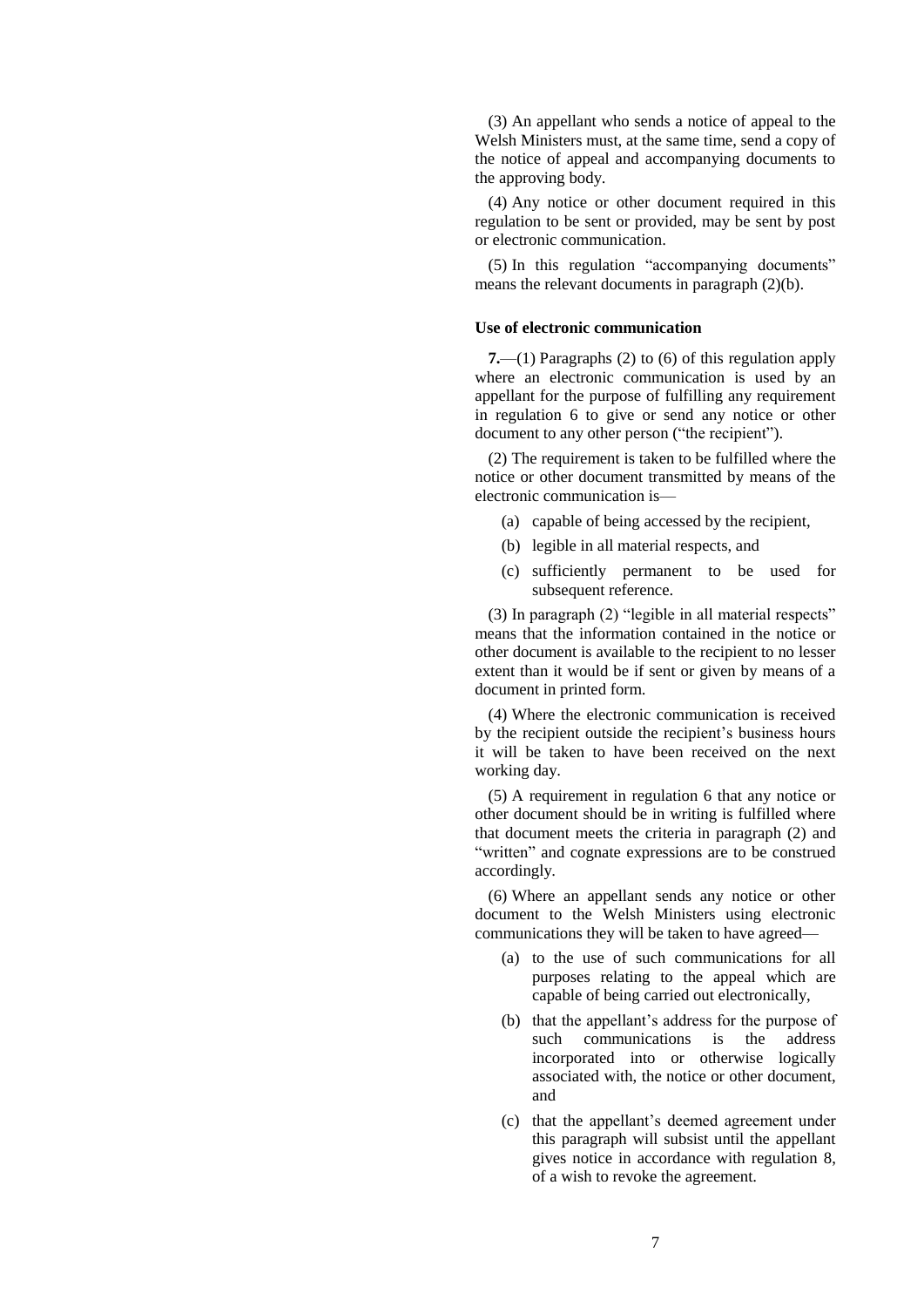## **Withdrawal of consent to the use of electronic communication**

**8.** Where the appellant is no longer willing to accept the use of electronic communications for any purpose of these Regulations which is capable of being effected electronically, the appellant must give notice in writing—

- (a) withdrawing any address notified to the Welsh Ministers or to an approving body for that purpose, or
- (b) revoking any agreement entered into with the Welsh Ministers or with an approving body for that purpose.

# PART 3

## Procedure for determining an appeal

### **Procedure for appeals**

**9.—**(1) Paragraphs (2) to (5) of this regulation apply where the Welsh Ministers are in receipt of a valid notice of appeal.

(2) Section 319B(**1**) (determination of procedure for certain proceedings: Wales) of the 1990 Act and the Town and Country Planning (Referred Applications and Appeals Procedure) (Wales) Regulations 2017(**2**) ("the 2017 Regulations") apply with the modifications described in paragraph (3) to an appeal under these Regulations as if it were an appeal under section 78 (right to appeal against planning decisions and failure to take such decisions) of the 1990 Act.

(3) The modifications are—

- (a) any reference to an appeal under section 78 of the 1990 Act is to be read as a reference to an appeal against a decision under these Regulations;
- (b) any reference to an "appellant" has the meaning given in regulation 2(1);
- (c) any reference to an "appointed person" means a person appointed to report to the Welsh Ministers;
- (d) any reference to interested persons is to be read as a reference to the consultees specified in paragraph 11(3) of Schedule 3;
- (e) any reference to the local planning authority is to be read as a reference to the approving body;

1

<sup>(</sup>**1**) Section 319B was inserted by S.I. 2014/2773 (W. 280).<br>(**2**) S.I. 2017/544 (W. 121).

<sup>(</sup>**2**) S.I. 2017/544 (W. 121).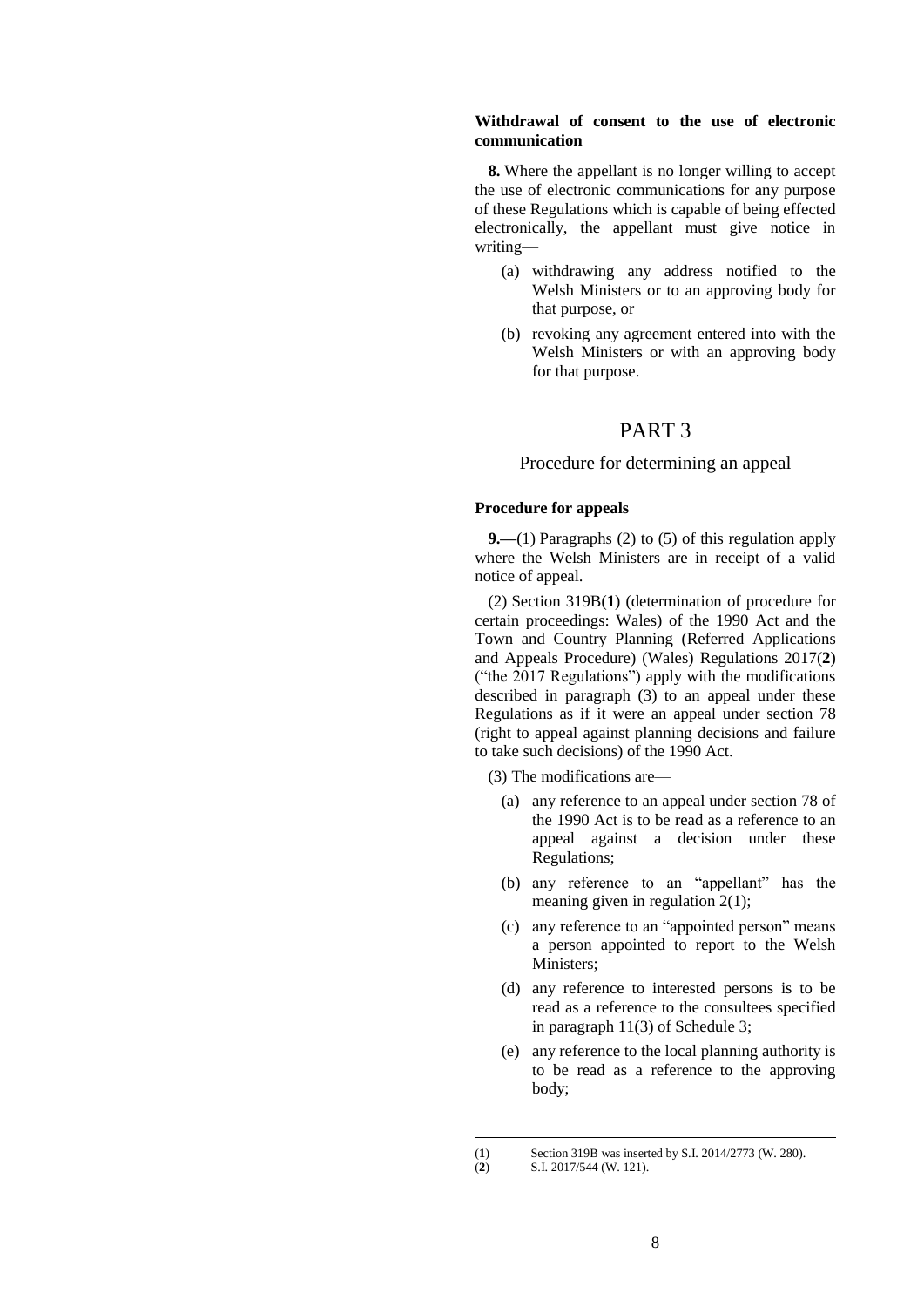- (f) any reference to a "statement of case" is a reference to the statement in regulation  $6(1)(c)$ ;
- (g) the documents to accompany a questionnaire provided by an approving body pursuant to regulation 16 of the 2017 Regulations, must include where relevant a copy of—
	- (i) any correspondence between the approving body and the consultees referred to in sub-paragraph (d);
	- (ii) any correspondence between the approving body and the local planning authority;
	- (iii) any correspondence between the approving body and the appellant in relation to the application, request or certificate that was not submitted with the documents accompanying the notice of appeal.

(4) In this regulation "valid notice of appeal" means a notice of appeal—

- (a) which complies with the requirements of regulation 6(1),
- (b) is sent to the Welsh Ministers—
	- (i) in accordance with regulation  $6(2)$ ,
	- (ii) within the relevant period specified in regulation 5, and
- (c) in relation to which the appellant certifies that a copy has been sent to the approving body in accordance with regulation 6(3).

# PART 4

### Determination of an appeal

#### **Determination of an appeal**

**10.**—(1) An appeal under these Regulations is to be determined by the Welsh Ministers.

(2) For the purposes of paragraph (1), the Welsh Ministers may appoint a person ("the appointed person") to report to the Welsh Ministers.

### **Powers of Welsh Ministers when determining an appeal**

**11.—**(1) When determining an appeal against a decision, the Welsh Ministers—

- (a) may affirm the decision or substitute the decision, and
- (b) have the same powers and duties as the approving body when making the decision.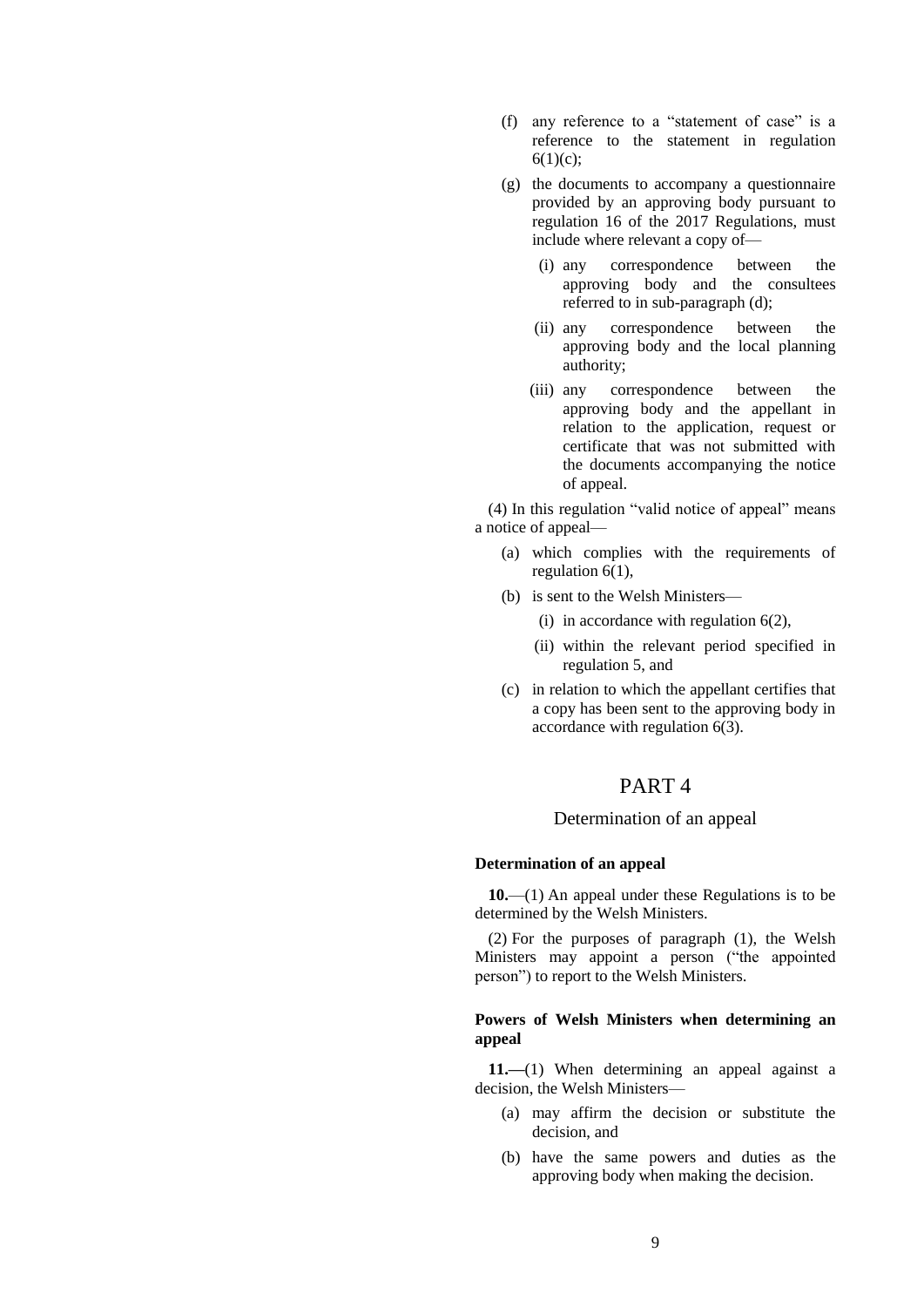(2) In affirming a decision about an application for approval, the Welsh Ministers may modify the decision by removing, substituting or imposing conditions of approval.

(3) A substituted decision or a condition substituted or imposed by the Welsh Ministers is taken to be a decision made, or a condition imposed, by the approving body.

#### **Specific duties**

**12.—**(1) In substituting or modifying a decision about an application for approval, the Welsh Ministers must have regard to—

- (a) the national standards for sustainable drainage, and
- (b) any guidance issued under paragraph 15 of Schedule 3.

(2) In substituting a decision about a request to adopt, the Welsh Ministers when considering whether or not they are satisfied as to Condition 2 in paragraph 17 of Schedule 3 must have regard to any guidance issued under sub-paragraph (4) of that paragraph.

(3) In substituting or imposing a condition, the Welsh Ministers must have regard to—

- (a) for a condition that specifies a nonperformance bond, any guidance issued under paragraph 12(6) of Schedule 3, and
- (b) the national standards for sustainable drainage.

# PART 5

# Miscellaneous

#### **Evidence and costs**

**13.—**(1) Subsections (2) and (3) of section 250 of the Local Government Act 1972(**1**) (local inquiries: evidence and costs) apply with the modifications described in paragraph (2) to an inquiry under these Regulations as they apply to local inquiries under that section.

(2) The modifications are—

(a) any reference to the person appointed to hold the inquiry is to be read as a reference to the

-

<sup>(</sup>**1**) 1972 c. 70. Section 250 has been amended by the Criminal Justice Act 1982 (c. 48), sections 37, 38 and 46, by the Housing and Planning Act 1986 (c. 63), section 49(2) and Schedule 12, and by the Statute Law (Repeals) Act 1989 (c. 43).